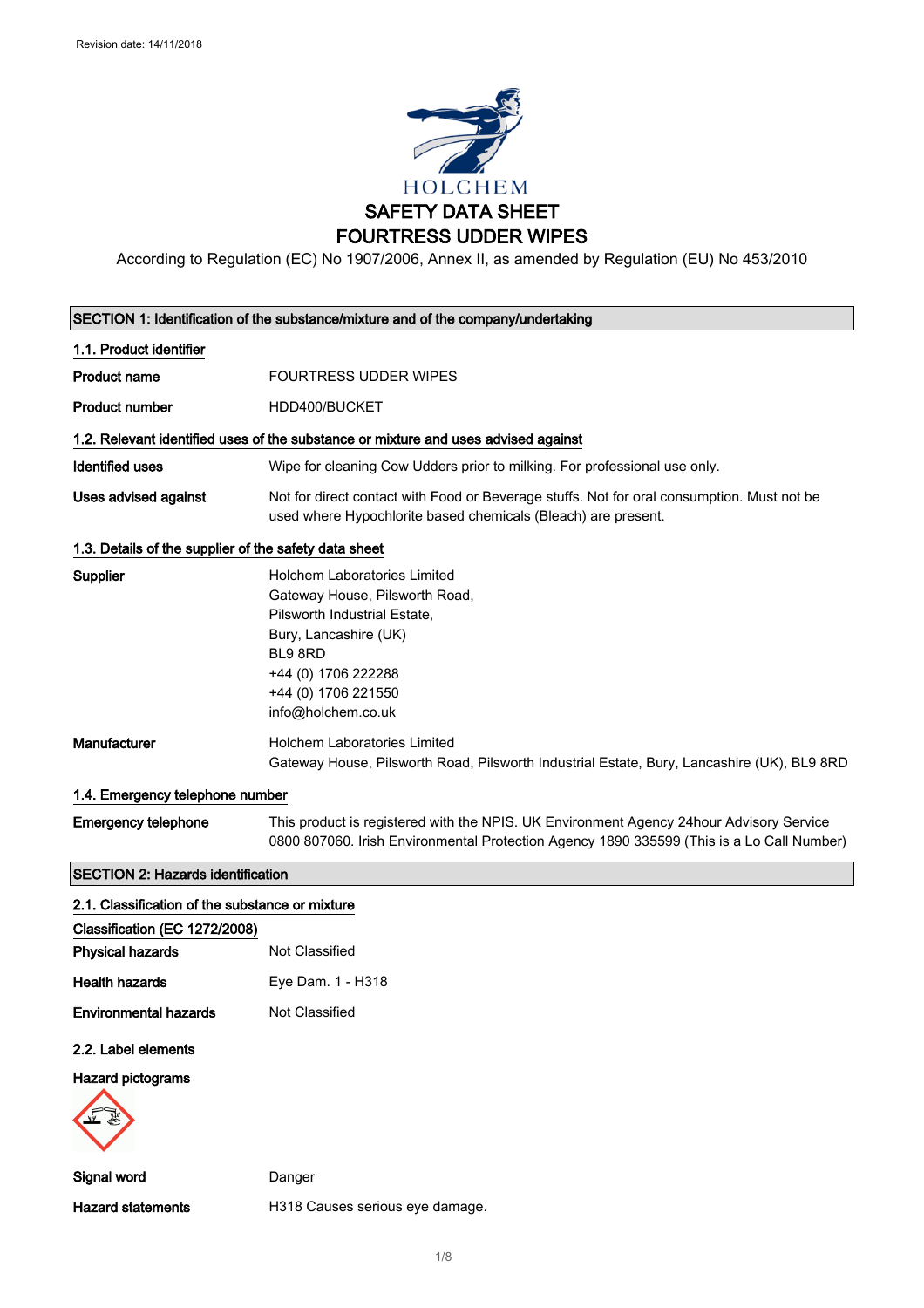| Precautionary statements | P305+P351+P338 IF IN EYES: Rinse cautiously with water for several minutes. Remove<br>contact lenses, if present and easy to do. Continue rinsing.<br>P501 Dispose of contents/ container in accordance with national regulations.<br>P337+P313 If eye irritation persists: Get medical advice/attention.<br>P280 Wear protective gloves. |
|--------------------------|-------------------------------------------------------------------------------------------------------------------------------------------------------------------------------------------------------------------------------------------------------------------------------------------------------------------------------------------|
| Contains                 | LACTIC ACID, C9-11 ALCOHOL ETHOXYLATE WITH 6.5M ETHYLENE OXIDE                                                                                                                                                                                                                                                                            |

### 2.3. Other hazards

This product does not contain any substances classified as PBT or vPvB.

| <b>SECTION 3: Composition/information on ingredients</b>                              |                                                                                    |                                                                                                                                                                                                                                                                            |          |
|---------------------------------------------------------------------------------------|------------------------------------------------------------------------------------|----------------------------------------------------------------------------------------------------------------------------------------------------------------------------------------------------------------------------------------------------------------------------|----------|
| 3.2. Mixtures                                                                         |                                                                                    |                                                                                                                                                                                                                                                                            |          |
| <b>LACTIC ACID</b>                                                                    |                                                                                    |                                                                                                                                                                                                                                                                            | $1 - 5%$ |
| CAS number: 79-33-4                                                                   | EC number: 201-196-2                                                               |                                                                                                                                                                                                                                                                            |          |
| Classification<br>Skin Irrit. 2 - H315<br>Eye Dam. 1 - H318                           |                                                                                    | Classification (67/548/EEC or 1999/45/EC)<br>Xi;R37/38,R41.                                                                                                                                                                                                                |          |
| C9-11 ALCOHOL ETHOXYLATE WITH 6.5M ETHYLENE<br><b>OXIDE</b><br>CAS number: 68439-46-3 |                                                                                    |                                                                                                                                                                                                                                                                            | $1 - 5%$ |
| Classification<br>Acute Tox. 4 - H302                                                 |                                                                                    | Classification (67/548/EEC or 1999/45/EC)<br>Xn; R22. Xi; R41                                                                                                                                                                                                              |          |
| Eye Dam. 1 - H318                                                                     |                                                                                    |                                                                                                                                                                                                                                                                            |          |
|                                                                                       | The Full Text for all R-Phrases and Hazard Statements are Displayed in Section 16. |                                                                                                                                                                                                                                                                            |          |
| <b>Composition comments</b>                                                           | for the relevent application in REACH.                                             | To the best of our knowledge, all of the substances used in this product are being supported                                                                                                                                                                               |          |
| <b>SECTION 4: First aid measures</b>                                                  |                                                                                    |                                                                                                                                                                                                                                                                            |          |
| 4.1. Description of first aid measures                                                |                                                                                    |                                                                                                                                                                                                                                                                            |          |
| General information                                                                   |                                                                                    | Do not use this product in combination with bleach based detergents.                                                                                                                                                                                                       |          |
| Inhalation                                                                            |                                                                                    | Inhalation unlikely. Remove person to fresh air and keep comfortable for breathing.                                                                                                                                                                                        |          |
| Ingestion                                                                             | symptoms are severe or persist.                                                    | Do not induce vomiting. Rinse mouth thoroughly with water. Get medical attention if                                                                                                                                                                                        |          |
| <b>Skin contact</b>                                                                   | Rinse with water. Contact physician if discomfort continues.                       |                                                                                                                                                                                                                                                                            |          |
| Eye contact                                                                           |                                                                                    | Remove any contact lenses and open eyelids wide apart. Rinse cautiously with water for<br>several minutes. Get medical attention if symptoms are severe or persist.                                                                                                        |          |
|                                                                                       | 4.2. Most important symptoms and effects, both acute and delayed                   |                                                                                                                                                                                                                                                                            |          |
| <b>General information</b>                                                            | Neat product may cause permanent eye damage.                                       |                                                                                                                                                                                                                                                                            |          |
| Inhalation                                                                            | irritation of nose, mouth and airways.                                             | Unlikely route of exposure unless deliberate inhalation has occured, this may result in                                                                                                                                                                                    |          |
| Ingestion                                                                             |                                                                                    | Unlikely route of exposure without deliberate abuse. If neat chemical is ingested, chemical<br>burning of mouth, throat and GI tract will occur. If dilute chemical is ingested, soreness of<br>mouth, throat and GI tract may occur together with redness and blistering. |          |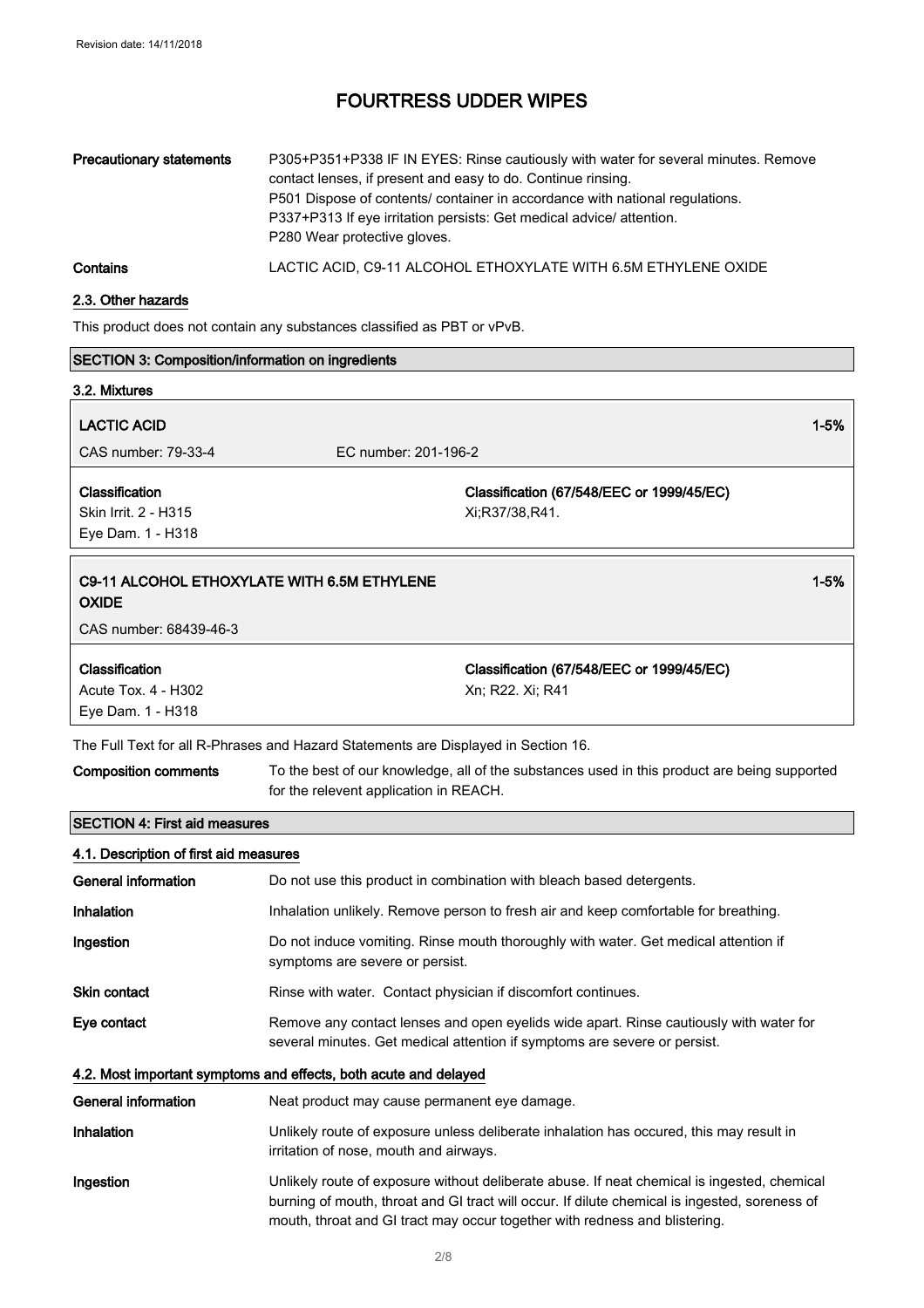| <b>Skin contact</b>                                        | There may be mild irritation at the site of contact.                                                                                                                                                                                                     |
|------------------------------------------------------------|----------------------------------------------------------------------------------------------------------------------------------------------------------------------------------------------------------------------------------------------------------|
| Eye contact                                                | May result in permanent eye damage.                                                                                                                                                                                                                      |
|                                                            | 4.3. Indication of any immediate medical attention and special treatment needed                                                                                                                                                                          |
| Notes for the doctor                                       | Contains skin care and cleansing components in an acidic solution. If mixed with bleach will<br>produce Chlorine Gas, check for respiratory disorders.                                                                                                   |
| <b>SECTION 5: Firefighting measures</b>                    |                                                                                                                                                                                                                                                          |
| 5.1. Extinguishing media                                   |                                                                                                                                                                                                                                                          |
| Suitable extinguishing media                               | Extinguish with foam, carbon dioxide, dry powder or water fog.                                                                                                                                                                                           |
| 5.2. Special hazards arising from the substance or mixture |                                                                                                                                                                                                                                                          |
| Specific hazards                                           | When wet this product is not combustible. However, if wipes are allowed to dry out, the<br>substrate material is combustible. Contact of the wipes with bleach and other oxidisers will<br>also cause the wipe substrate to heat and potentially ignite. |
| 5.3. Advice for firefighters                               |                                                                                                                                                                                                                                                          |
| Protective actions during<br>firefighting                  | Protective clothing and respiratory protection should be worn when tackling fires involving this<br>product. Control run-off water by containing and keeping it out of sewers and watercourses.                                                          |
| Special protective equipment<br>for firefighters           | Wear positive-pressure self-contained breathing apparatus (SCBA) and appropriate protective<br>clothing.                                                                                                                                                 |
| <b>SECTION 6: Accidental release measures</b>              |                                                                                                                                                                                                                                                          |
|                                                            | 6.1. Personal precautions, protective equipment and emergency procedures                                                                                                                                                                                 |
| <b>Personal precautions</b>                                | Wear protective clothing as described in Section 8 of this safety data sheet.                                                                                                                                                                            |
| 6.2. Environmental precautions                             |                                                                                                                                                                                                                                                          |
| <b>Environmental precautions</b>                           | Spillages or uncontrolled discharges into watercourses must be reported immediately to the<br>Environmental Agency or other appropriate regulatory body.                                                                                                 |
| 6.3. Methods and material for containment and cleaning up  |                                                                                                                                                                                                                                                          |
| Methods for cleaning up                                    | Collect and place in suitable waste disposal containers and seal securely.                                                                                                                                                                               |
| 6.4. Reference to other sections                           |                                                                                                                                                                                                                                                          |
| Reference to other sections                                | See sections 8,12 & 13                                                                                                                                                                                                                                   |
| <b>SECTION 7: Handling and storage</b>                     |                                                                                                                                                                                                                                                          |
| 7.1. Precautions for safe handling                         |                                                                                                                                                                                                                                                          |
| <b>Usage precautions</b>                                   | Wear suitable protective equipment for prolonged exposure and/or high concentrations of<br>vapours, spray or mist. Read and follow manufacturer's recommendations.                                                                                       |
|                                                            | 7.2. Conditions for safe storage, including any incompatibilities                                                                                                                                                                                        |
| <b>Storage precautions</b>                                 | Store in a demarcated bunded area to prevent release to drains and/or watercourses.                                                                                                                                                                      |
| 7.3. Specific end use(s)                                   |                                                                                                                                                                                                                                                          |
| Specific end use(s)                                        | Udder care wipe                                                                                                                                                                                                                                          |
| <b>Usage description</b>                                   | This product is designed for the cleaning of teats                                                                                                                                                                                                       |
| <b>SECTION 8: Exposure controls/Personal protection</b>    |                                                                                                                                                                                                                                                          |
| 8.1. Control parameters                                    |                                                                                                                                                                                                                                                          |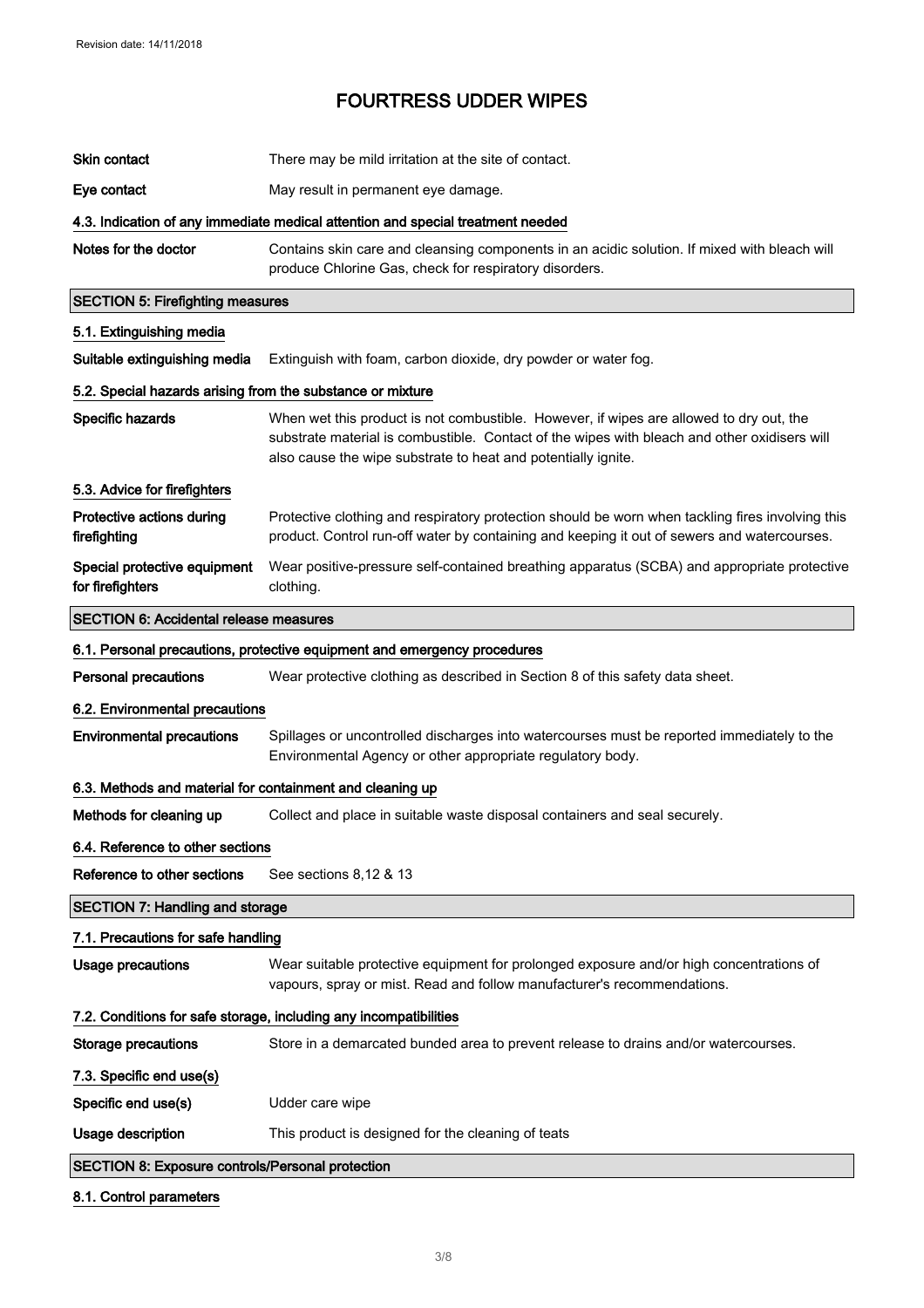Ingredient comments Where an exposure level is quoted, a risk assessment should consider if there is a need to monitor the atmosphere of the working environment. Results should be compared against the WEL and/or DNEL information provided. Where new information becomes available under REACH, this will be passed on as revisions to the Safety Data Sheet.

### 8.2. Exposure controls







| Appropriate engineering<br>controls           | Provide adequate general and local exhaust ventilation.                                                                                                                                                                                                                                                                                                                                                                                                                                                               |
|-----------------------------------------------|-----------------------------------------------------------------------------------------------------------------------------------------------------------------------------------------------------------------------------------------------------------------------------------------------------------------------------------------------------------------------------------------------------------------------------------------------------------------------------------------------------------------------|
| Personal protection                           | The PPE indicated above is not a COSHH assessment. It represents PPE that should be<br>considered during the manufacture, distribution, use and final disposal stages of this product's<br>life cycle. It is the responsibility of employers to conduct a COSHH/risk assessment to<br>determine appropriate PPE levels. The information given below should be used to support<br>this assessment. Where possible replace manual processes with automated or closed<br>processes to minimise contact with the product. |
| Eye/face protection                           | It is expected that eye protection will be required during manufacture and packaging<br>operations for this product. It is not expected for normal use.                                                                                                                                                                                                                                                                                                                                                               |
| Hand protection                               | Rubber (natural, latex). Neoprene. Polyvinyl chloride (PVC). Refer to Standard EN 374 and<br>EN 16523 The expected use of this product is such that gloves with a breakthrough time of<br>>60 minutes should be regarded as sufficient. Gloves should be inspected regularly for<br>damage and replaced when necessary.                                                                                                                                                                                               |
| Other skin and body<br>protection             | Provide eyewash station. Wear suitable protective clothing as protection against splashing or<br>contamination. If a risk assessment indicates direct contact through splashes or spillage is<br>likely, a full chemical resistant suit should be used.                                                                                                                                                                                                                                                               |
| <b>Hygiene measures</b>                       | Promptly remove non-impervious clothing that has become contaminated, provided it is not<br>adhered to the skin. Contaminated clothing and shoes must be discarded. Provide eyewash<br>station and safety shower.                                                                                                                                                                                                                                                                                                     |
| <b>General Health and Safety</b><br>Measures. | A full Risk Assessment should be carried out before handling any chemical(s). Risk<br>Assessments should refer to COSHH, and any other relevant legislation or industry specific<br>guidelines governing the use of chemicals.                                                                                                                                                                                                                                                                                        |
|                                               |                                                                                                                                                                                                                                                                                                                                                                                                                                                                                                                       |

### SECTION 9: Physical and chemical properties

#### 9.1. Information on basic physical and chemical properties

| Appearance                      | Clear Liquid in Wipes                            |
|---------------------------------|--------------------------------------------------|
| Colour                          | Colourless liquid in a blue/green wipe.          |
| Odour                           | Indistinct.                                      |
| <b>Odour threshold</b>          | Not applicable.                                  |
| рH                              | $2.5 - 3.5$                                      |
| Melting point                   | Not applicable.                                  |
| Initial boiling point and range | Not applicable.                                  |
| <b>Flash point</b>              | Not applicable. Contains no Flammable Components |
| <b>Evaporation rate</b>         | Not applicable.                                  |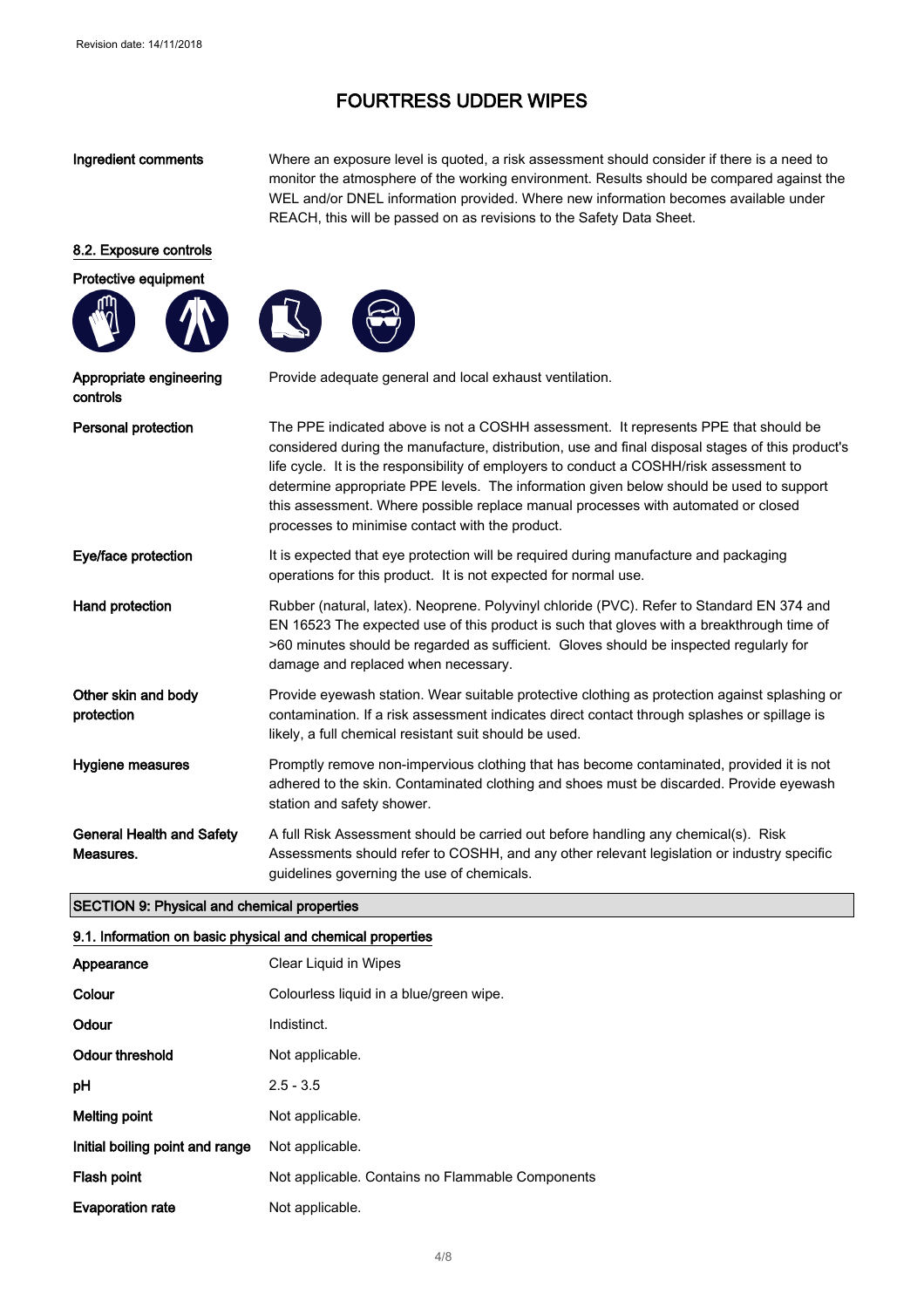| <b>Evaporation factor</b>                          | Not applicable.                                                                                                                                                                                                      |
|----------------------------------------------------|----------------------------------------------------------------------------------------------------------------------------------------------------------------------------------------------------------------------|
| Flammability (solid, gas)                          | Not applicable.                                                                                                                                                                                                      |
| Upper/lower flammability or<br>explosive limits    | Not applicable.                                                                                                                                                                                                      |
| Other flammability                                 | Not applicable.                                                                                                                                                                                                      |
| Vapour pressure                                    | Not applicable.                                                                                                                                                                                                      |
| Vapour density                                     | Not applicable.                                                                                                                                                                                                      |
| <b>Relative density</b>                            | $~1.0$ @ 20 Degrees C                                                                                                                                                                                                |
| <b>Bulk density</b>                                | Not applicable.                                                                                                                                                                                                      |
| Solubility(ies)                                    | Soluble in water.                                                                                                                                                                                                    |
| <b>Partition coefficient</b>                       | Technically not feasible. Not technically practical for mixtures.                                                                                                                                                    |
| Auto-ignition temperature                          | Not applicable.                                                                                                                                                                                                      |
| <b>Decomposition Temperature</b>                   | Not applicable.                                                                                                                                                                                                      |
| <b>Viscosity</b>                                   | Not applicable.                                                                                                                                                                                                      |
| <b>Explosive properties</b>                        | Not applicable.                                                                                                                                                                                                      |
| <b>Explosive under the influence</b><br>of a flame | Not applicable                                                                                                                                                                                                       |
| <b>Oxidising properties</b>                        | Not applicable. Contains no Oxidising Components.                                                                                                                                                                    |
| 9.2. Other information                             |                                                                                                                                                                                                                      |
| Particle size                                      | Not applicable.                                                                                                                                                                                                      |
| Molecular weight                                   | Not applicable.                                                                                                                                                                                                      |
| <b>Volatility</b>                                  | Not applicable.                                                                                                                                                                                                      |
| Saturation concentration                           | Not applicable.                                                                                                                                                                                                      |
| <b>Critical temperature</b>                        | Not applicable.                                                                                                                                                                                                      |
| Volatile organic compound                          | Not applicable.                                                                                                                                                                                                      |
| <b>Explosive Properties</b>                        | Not Classified as Explosive                                                                                                                                                                                          |
| <b>Storage Temperature Range</b>                   | Protect from frost store below 40 Degrees C                                                                                                                                                                          |
| <b>SECTION 10: Stability and reactivity</b>        |                                                                                                                                                                                                                      |
| 10.1. Reactivity                                   |                                                                                                                                                                                                                      |
| Reactivity                                         | Not expected to react when correctly stored and used. Mixing with other chemicals may<br>produce unexpected reactions. Contact with bleach and other hypochlorite based chemicals<br>may produce toxic Chlorine gas. |
| 10.2. Chemical stability                           |                                                                                                                                                                                                                      |
| <b>Stability</b>                                   | Stable at normal ambient temperatures and when used as recommended. - See note 10.6.                                                                                                                                 |
| 10.3. Possibility of hazardous reactions           |                                                                                                                                                                                                                      |
| Possibility of hazardous<br>reactions              | Refer to section 10.1.                                                                                                                                                                                               |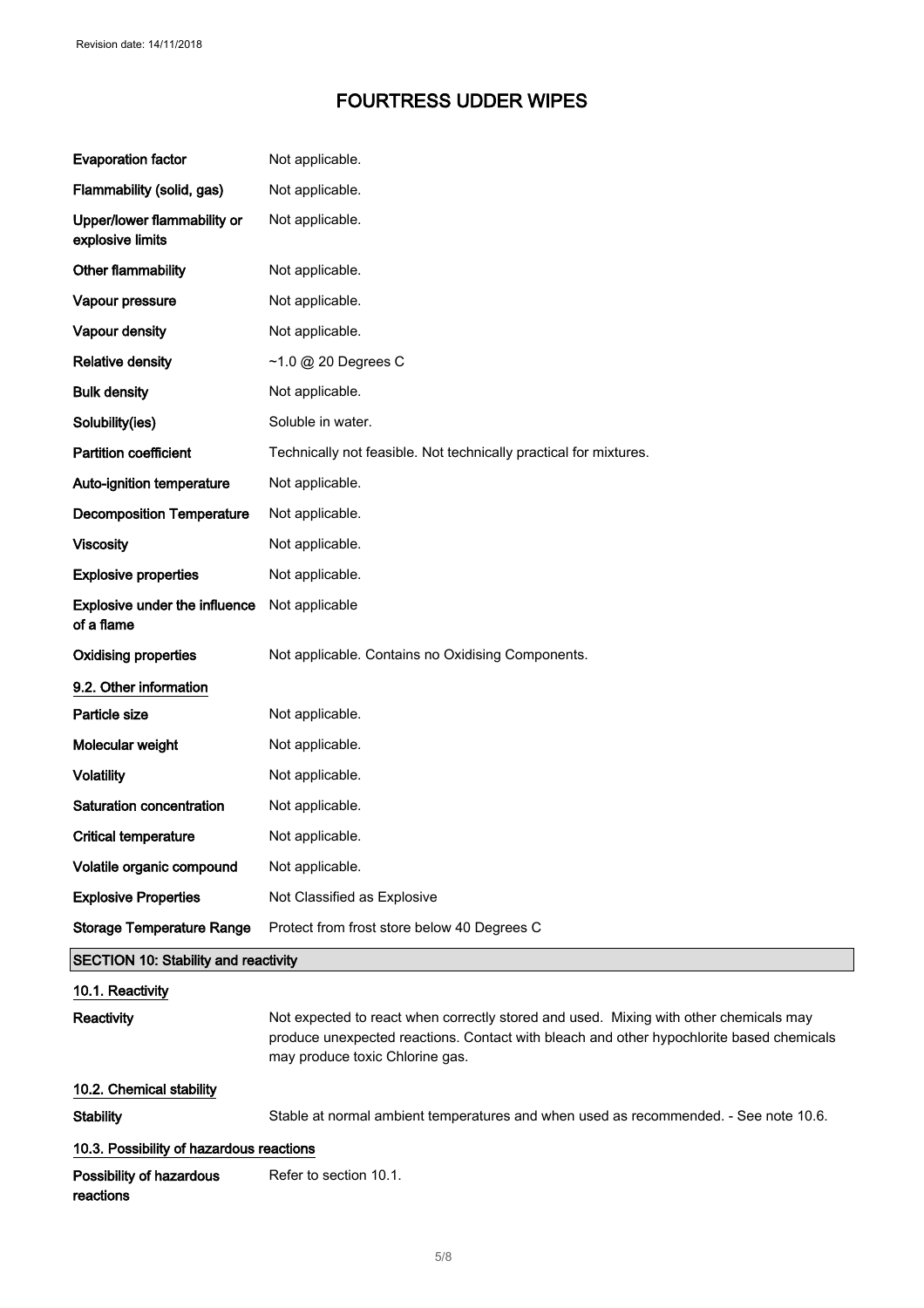#### 10.4. Conditions to avoid

Conditions to avoid **Avoid excessive heat for prolonged periods of time.** 

#### 10.5. Incompatible materials

Materials to avoid Mixing with Bleach or Chlorinated Chemicals may cause dangerous heating of the product

#### 10.6. Hazardous decomposition products

Hazardous decomposition products Does not decompose when used and stored as recommended. - See section 10.5.

# SECTION 11: Toxicological information 11.1. Information on toxicological effects Acute toxicity - oral ATE oral (mg/kg) 35,087.72 Acute toxicity - dermal ATE dermal (mg/kg) 66,666.67 **Carcinogenicity** Carcinogenicity The components of this formulation will not be systemically available in the body under normal conditions of handling. As a consequence it is not expected to cause cancer. Reproductive toxicity Reproductive toxicity - fertility The components of this formulation will not be systemically available in the body under normal conditions of use and handling. As a consequence it is not expected to be toxic to the reproductive system or developing foetus. Inhalation Unlikely route of exposure. Inhalation of sprayed droplets may result in soreness of the throat, mouth and nose. - See section 4.2. **Ingestion** May cause chemical burns in mouth, oesophagus and stomach. Skin contact There may be mild irritation at the site of contact. Eye contact May cause permanent eye injury. SECTION 12: Ecological information Ecotoxicity The product components are not classified as environmentally hazardous. However, this does

not exclude the possibility that large or frequent spills can have a harmful or damaging effect on the environment. 12.1. Toxicity

# 12.2. Persistence and degradability Persistence and degradability The surfactant(s) used in this preparation complies (comply) with the biodegradability criteria as laid down in the European Detergents Regulation No 648/2004 as amended. The wipe is expected to be fully biodegradable. 12.3. Bioaccumulative potential Bioaccumulative potential Not expected to bioaccumulate. Partition coefficient Technically not feasible. Not technically practical for mixtures. 12.4. Mobility in soil

Mobility The product contains substances which are water soluble and may spread in water systems.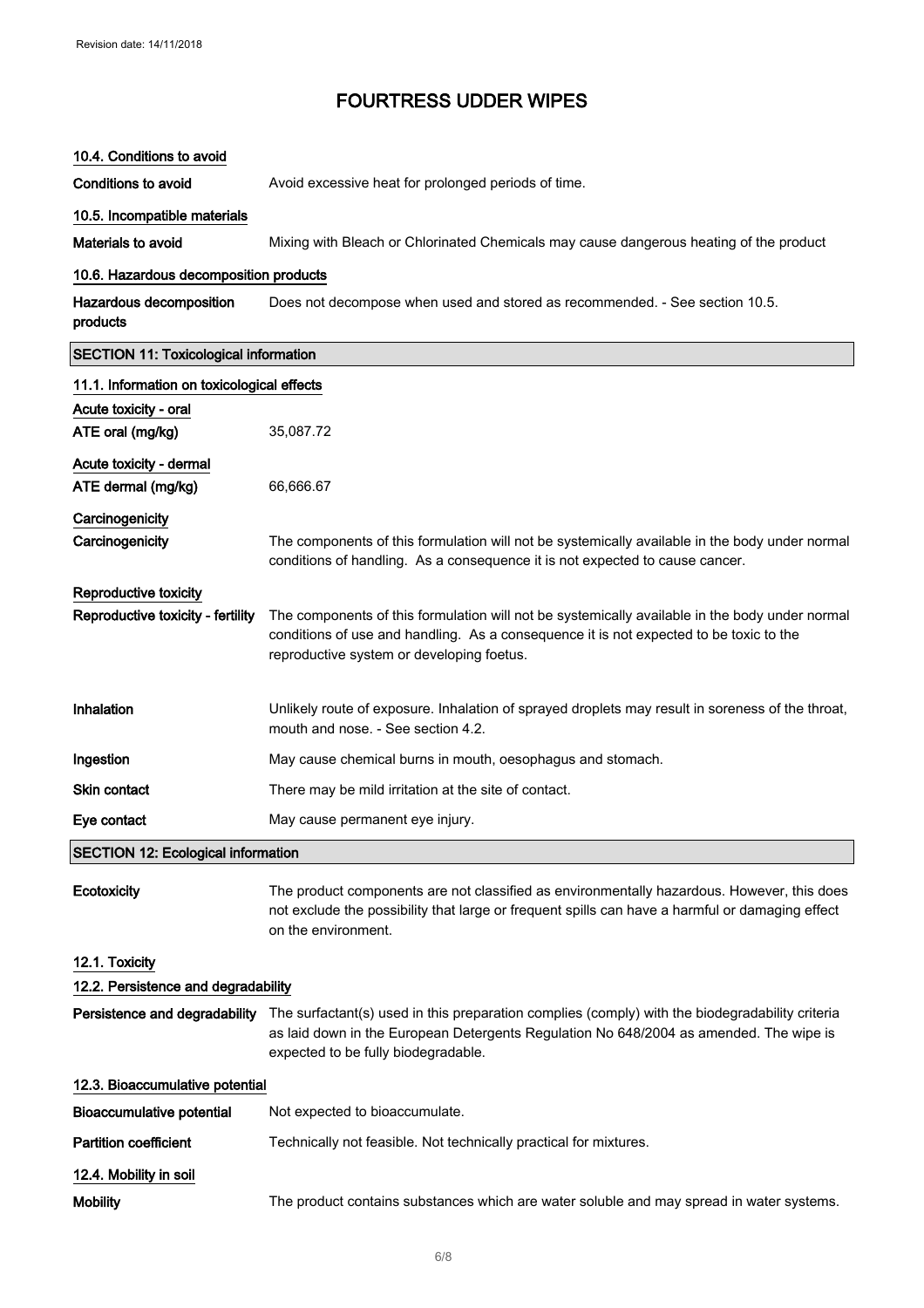12.5. Results of PBT and vPvB assessment

# FOURTRESS UDDER WIPES

| <b>Results of PBT and vPvB</b><br>assessment                                                   | This product does not contain any substances classified as PBT or vPvB.                                                                                                                  |
|------------------------------------------------------------------------------------------------|------------------------------------------------------------------------------------------------------------------------------------------------------------------------------------------|
| 12.6. Other adverse effects                                                                    |                                                                                                                                                                                          |
| Other adverse effects                                                                          | Not determined.                                                                                                                                                                          |
| <b>SECTION 13: Disposal considerations</b>                                                     |                                                                                                                                                                                          |
| 13.1. Waste treatment methods                                                                  |                                                                                                                                                                                          |
| <b>General information</b>                                                                     | When handling waste, the safety precautions applying to handling of the product should be<br>considered.                                                                                 |
| <b>Disposal methods</b>                                                                        | Dispose of waste to licensed waste disposal site in accordance with the requirements of the<br>local Waste Disposal Authority. The wipes are biodegradable and suitable for compositing. |
| <b>SECTION 14: Transport information</b>                                                       |                                                                                                                                                                                          |
| General                                                                                        | The product is not covered by international regulations on the transport of dangerous goods<br>(IMDG, IATA, ADR/RID).                                                                    |
| 14.1. UN number                                                                                |                                                                                                                                                                                          |
| Not applicable.                                                                                |                                                                                                                                                                                          |
| 14.2. UN proper shipping name                                                                  |                                                                                                                                                                                          |
| Not applicable.                                                                                |                                                                                                                                                                                          |
| 14.3. Transport hazard class(es)                                                               |                                                                                                                                                                                          |
| No transport warning sign required.                                                            |                                                                                                                                                                                          |
| 14.4. Packing group                                                                            |                                                                                                                                                                                          |
| Not applicable.                                                                                |                                                                                                                                                                                          |
| 14.5. Environmental hazards                                                                    |                                                                                                                                                                                          |
| Environmentally hazardous substance/marine pollutant<br>No.                                    |                                                                                                                                                                                          |
| 14.6. Special precautions for user                                                             |                                                                                                                                                                                          |
| Not applicable.                                                                                |                                                                                                                                                                                          |
|                                                                                                | 14.7. Transport in bulk according to Annex II of MARPOL and the IBC Code                                                                                                                 |
| Transport in bulk according to Not applicable.<br>Annex II of MARPOL 73/78<br>and the IBC Code |                                                                                                                                                                                          |
| <b>SECTION 15: Regulatory information</b>                                                      |                                                                                                                                                                                          |
|                                                                                                | 15.1. Safety, health and environmental regulations/legislation specific for the substance or mixture                                                                                     |
| <b>EU legislation</b>                                                                          | European Regulation (EC) No 1272/2008 on Classification, Labelling and Packaging of<br>Substances and Mixtures.                                                                          |

# This replaces Directive 67/548/EEC - Classification, Packaging and Labelling of Dangerous Substances and Regulation (EC) No. 453/2010 relating to the Classification, Packaging and Labelling of Dangerous Preparations. Also considered is the REACH Regulation (EC)

15.2. Chemical safety assessment

No.1907/2006.